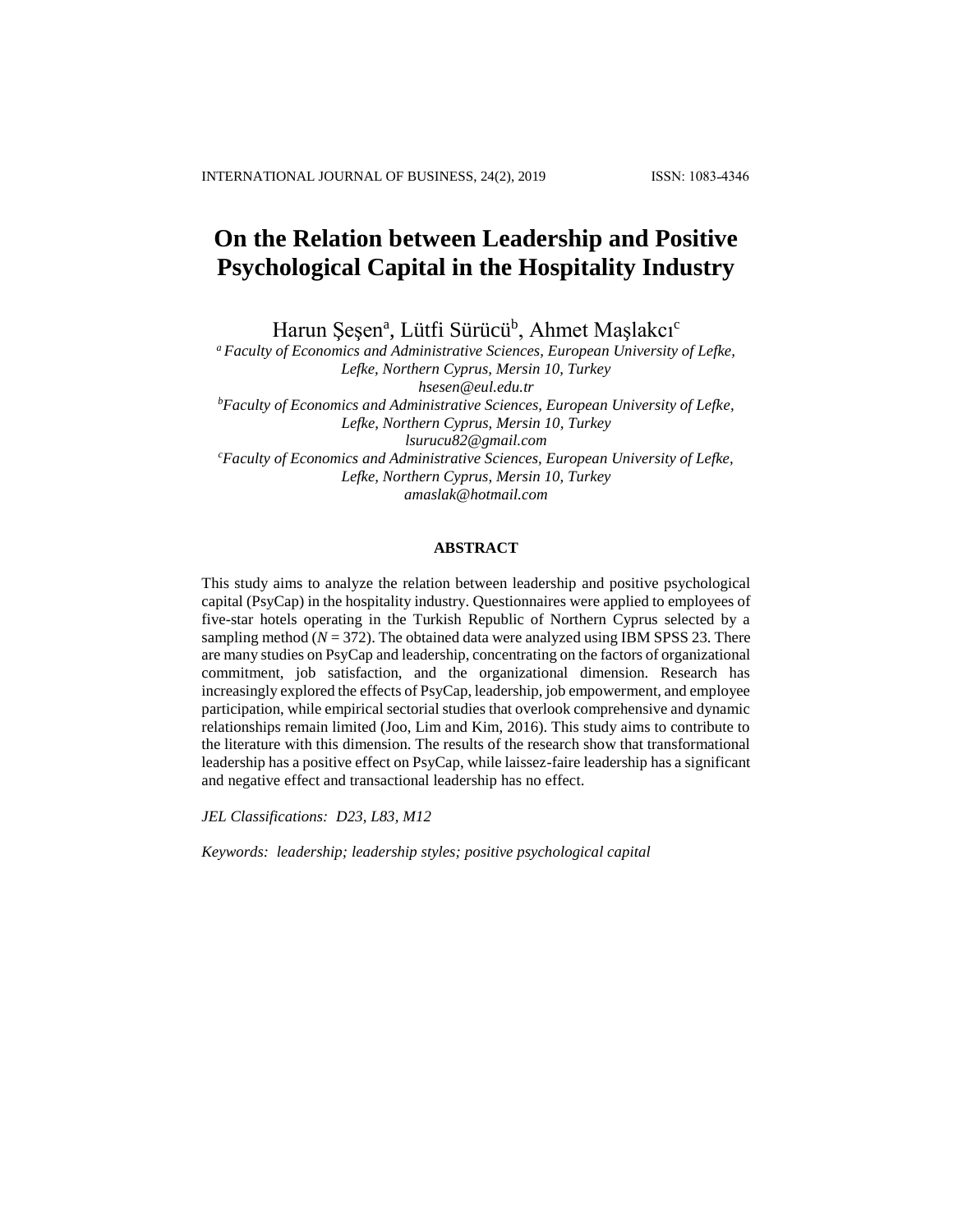### **I. INTRODUCTION**

Today, organizations need to perform above average to avoid failure and survive (Avey et al., 2008). Along with global competition, change is rapidly increasing, and the competitiveness of businesses depends on how well they adapt to these changes and developments (Friedman, 2005). To respond flexibly to changes, it is very important to know how to use intangible resources. Positive Psychological Capital (PsyCap) improves employee attitudes and behavior in this context (Rego et al., 2017). PsyCap also disrupts unwanted employee behavior and attitudes (Heled et al., 2016). For these reasons, it has been noted that PsyCap is a source of sustainable competitive advantage in today's competitive environment (Luthans and Youssef, 2004), which "goes beyond other capital", such as economic, humanitarian, and social capital (Luthans et al., 2015). Empirical research has revealed that PsyCap can be developed at a collective level and has had a number of outcomes, including increasing the organizational performance of businesses (Clapp-Smith et al., 2009; Heled et al., 2016).

Avolio et al. (2004) believed that PsyCap not only encourages employees to commit to carrying out their own tasks but also promotes positive behaviors, such as employees who undertake additional challenges. To confirm this, it is important to investigate the PsyCap predicates by examining the organizational or relational characteristics of employees (Avey, 2014). Empirical evidence on PsyCap is relatively insufficient, as discussed by several authors (Avey, 2014), although PsyCap is a new approach to organizations that creates a unique and long-term competitive advantage (Luthans et al., 2007; Rego et al., 2017; Reichard et al., 2011).

Luthans et al. (2005) view PsyCap as a positive psychological resource that can be influenced by leadership variables. Leadership behaviors have more influence on the results of employees compared with other behaviors (Salehzadeh, 2017). As a result, leadership styles strongly influence the behaviors and outcomes of followers (Den Hartog and Koopman, 2011) and are an important source of positive/negative emotions (Dasborough and Ashkanasy, 2002).

Research has shown that leaders have significant impact on followers' PsyCap (Anderson and Sun, 2017; Avey, 2014; Gauth et al., 2009; Ghafoor et al., 2011; Gyu Park et al., 2017; Malik and Dhar, 2011; Rego et al., 2017). From this view point, leadership style in this research is examined as a possible forerunner of the psychological capital of followers (McMurray et al., 2010).

When the literature is examined, it is seen that the studies that examine the effects of PsyCap on the hospitality industry are limited (Paek et al., 2015). In the hotel sector, positive behaviors of employees have a significant impact on the level of service provided to customers (Chow et al., 2006) and a significant contribution to organizational productivity (Paek et al., 2015). The availability of a positive working environment in the hotel sector with leadership resources has a great influence on improvements in the performance of the organization (Jung et al., 2015).

There has also been a call to conduct research on more culturally diverse examples (Walumbwa et al., 2012), given that many studies on leadership have come from the US (Gelfand et al., 2007; House and Aditya, 1997; Peterson, 2008; Rego et al., 2012).

This survey was conducted by surveying employees in five-star hotels operating in the Turkish Republic of Northern Cyprus to verify the leadership's various influences on PsyCap. According to the World Travel and Tourism Council, five-star hotels are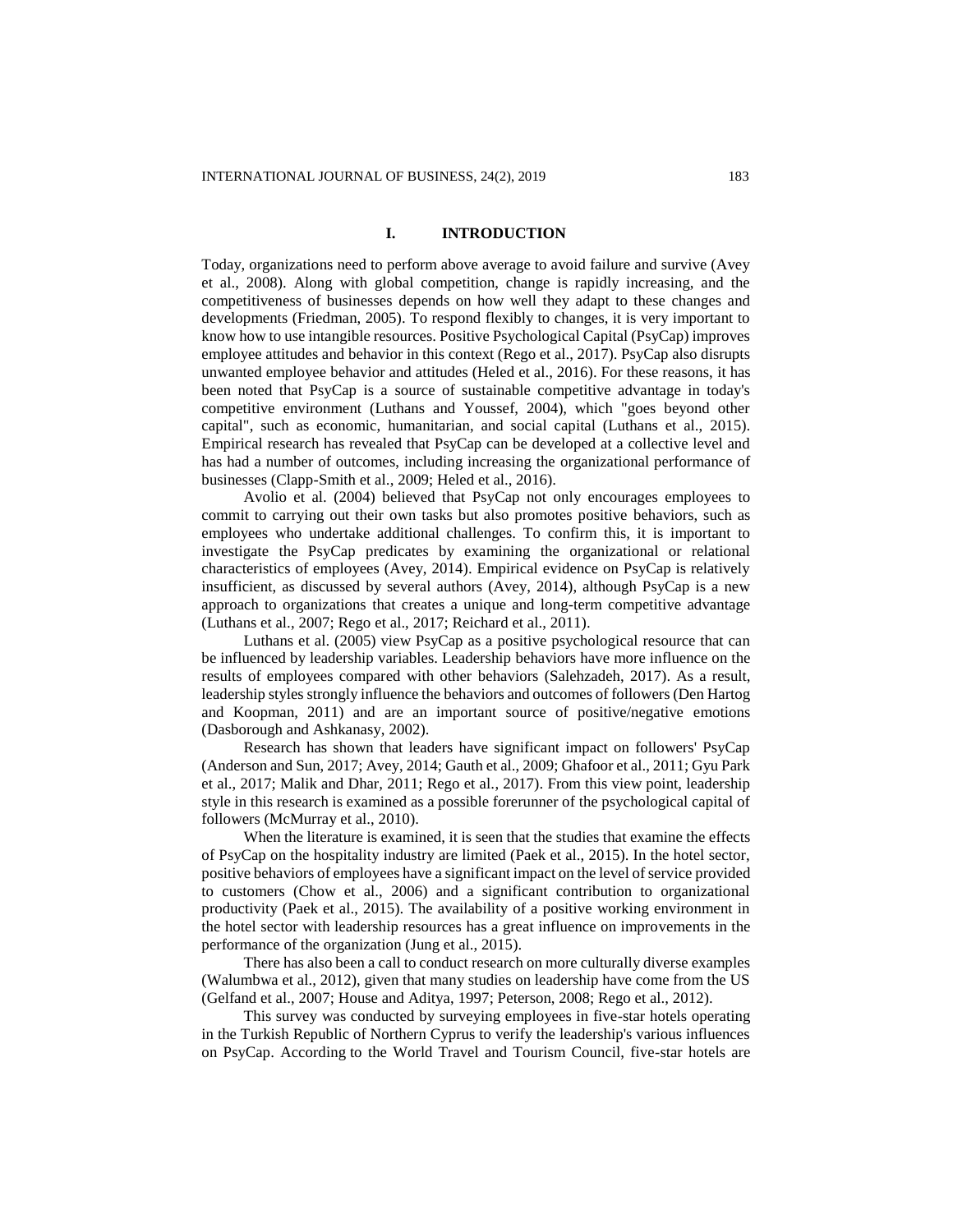among the world's largest employers (Serafini and Szamosi, 2015). This is also the case for Cyprus, an island country, and in general the tourism sector, especially the five star hotels, creates tremendous economic value for Cyprus. About 3.5 million tourists visit Cyprus annually, and 8% of the people of Cyprus are employed in the tourism sector (Archontides, 2007; Boukas and Ziakas, 2014).

In this important economic sector, workers must have the basic qualities to achieve the objectives of the facility and be governed by appropriate leadership style. In this context, this study contributes to the richness of the literature. To identify the various influences of the leadership on the PsyCap, this research with the employees of the fivestar hotels operating in Cyprus was aimed at providing managerial contributions to the hotel managers as well.

#### **II. LITERATURE REVIEW**

#### **A. Positive Psychological Capital**

The concept of PsyCap is defined as positive studies that give life to organizations in the literature, as well as emerging from positive psychological theories and research mostly applied in the organizational field (Baker and Schaufeli, 2008; Luthans et. al., 2005). Luthans et al. (2017) defined PsyCap as "the positive psychological state of the individual towards positive development". While PsyCap identifies and measures the different behavioral situations that ultimately relate to the performance of an employee in the organization (Luthans et al., 2007), it does not focus on what is wrong with employees; instead, it focuses on what is right with employees and how to develop it (Linley et al., 2006).

PsyCap consists of four positive psychological resources: self-sufficiency, optimism, hope, and endurance (Luthans et al., 2007). Self-sufficiency is a form of selfassurance, challenging difficulties and being able to undertake tasks (Stajkovic, 2006). Optimism is having a positive expectation about being successful now and in the future. Hope is the anticipation of ways of getting things done in difficult times (Luthans et al., 2007), leading to alternative ways of reaching targets (Luthans et al., 2004). Psychological endurance refers to continuing the struggle to achieve success when faced with problems and negativities.

Employee performance is important in all sectors. However, workers in laborintensive service industries are an important part of the product and form the core of the service experience (Slåtten and Mehmetoğlu, 2011). Employees with high motivation are critical to the success of labor-intensive businesses (Slåtten and Mehmetoğlu, 2011). Creating a customer relationship with the employee in the tourism sector, ensuring continuity (Onsøyen et al., 2009), and creating customer loyalty provide competitive advantages to that organization (Chi and Gürsoy, 2009). In the tourism sector, employees' mental appearance, mood, and behavior are important because these have a critical impact on performance, results, and customer satisfaction. Among the various attitudes and behavioral factors related to this, the notion of loyalty is particularly evident when considering the strong relationship with business performance and competitive advantage (Baumruk, 2004).

Close relationships between customers and employees, especially in hotels, play the most important role in employee performance and are highly dependent on human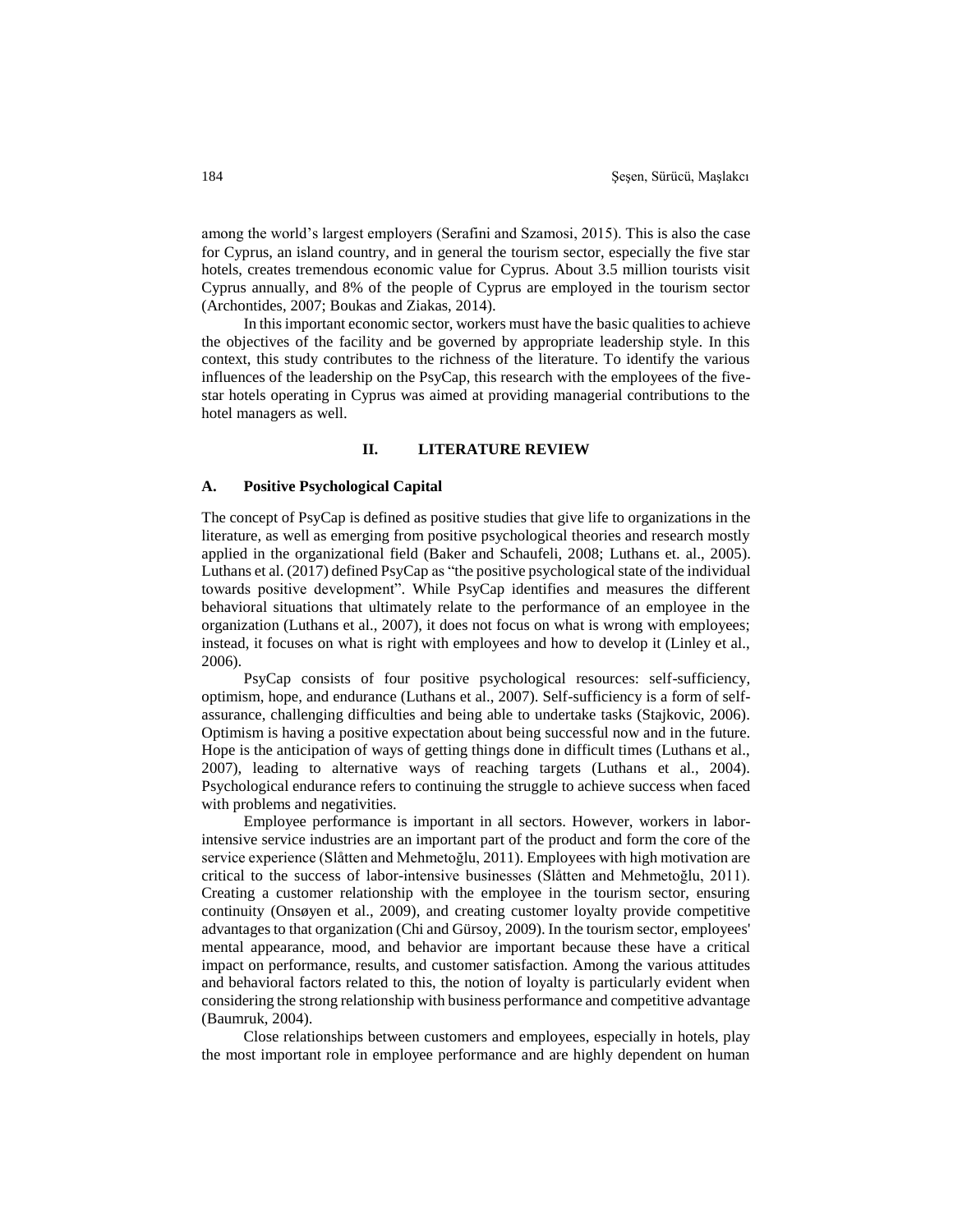services (Brown et al., 2002). As service processes naturally involve interaction between employees and customers (Skaggs and Galli-Debicella, 2012), the interaction quality affects employee performance and the financial outcomes of service delivery. For this reason, positive behaviors of employees have a significant influence on the level of service and productivity provided to customers (Chow et al., 2006). Thus, the positive psychology of hotel employees has a great influence on the performance of the organization.

PsyCap concerns behavioral and psychological factors as well as entrepreneurial, managerial and economic consequences. PsyCap elements are associated with many organizational factors, particularly performance and extrinsic role behaviors (Luthans, 2002a, 2002b; Wright, 2003). A study by Luthans and Youssef (2007) found that employees' psychological endurance levels are related to job satisfaction, organizational commitment and happiness. In current literature examples, there are also relationships and empirical studies on leadership between PsyCap and various species. For example, McMurray (2010) noted that leadership behavior is an important determinant of psychological capital among employees in non-profit organizations. Rego et al. (2012) reported that its authentic leadership has boosted PsyCap activity among employees in different commercial enterprises in Portugal.

# **B. Leadership and PsyCap**

As a complex and popular topic (Douglas, 2012; Rowold and Borgmann, 2013), leadership has been the subject of many research studies (Ghafoor et al., 2011) because it plays a key role in the success of organizations (Kaiser et al., 2008; Kollée et al., 2013; Oc and Bashshur, 2013). On the basis of this interest lies the fact that the leaders play a central role in the organization, in improving the prosperity and performance of the members of the organization and in the success of the organization (Avolio et al, 2004; Avolio and Walumbwa, 2006).

Leadership scholars stated that positive and motivational leaders increase their ability to produce PsyCap among members of the organization (Lew, 2009; Weberg, 2010) and negative leaders are an important source of negative feelings within the organization (Dasborough and Ashkanasy, 2002). The leader largely determines the behavior of employees (Malik and Dhar, 2017). This may be attributed to the role modelling of followers' leaders (Walumbwa et al., 2010). When followers perceive that their leaders behave positively, they act positively in an attempt to imitate their leaders (Avolio and Walumbwa, 2006).

Several different leadership styles have been discussed in the literature (Alonso-Almeida et al., 2017), and a number of new leadership styles have been proposed since 2000 to reveal significant missing aspects of charismatic, transformational, and transactional leadership styles (Anderson and Sun, 2017). But the overlap between the many leadership styles under investigation is extremely problematic (Derue et al., 2011) and is probably a "repetition of the concept" (Morrow, 1983). As a result, it is understood that change is only the extent and perception of the concept of leadership (Sürücü and Yeşilada, 2017). For this reason, this study analyses transformational leadership (which is the most commonly researched topic in the literature), transactional leadership (Anderson and Sun, 2017) and laissez-faire leadership as passive leadership styles (Hinkin and Schriesheim, 2008; Sandhåland et al., 2017). Transformational leadership is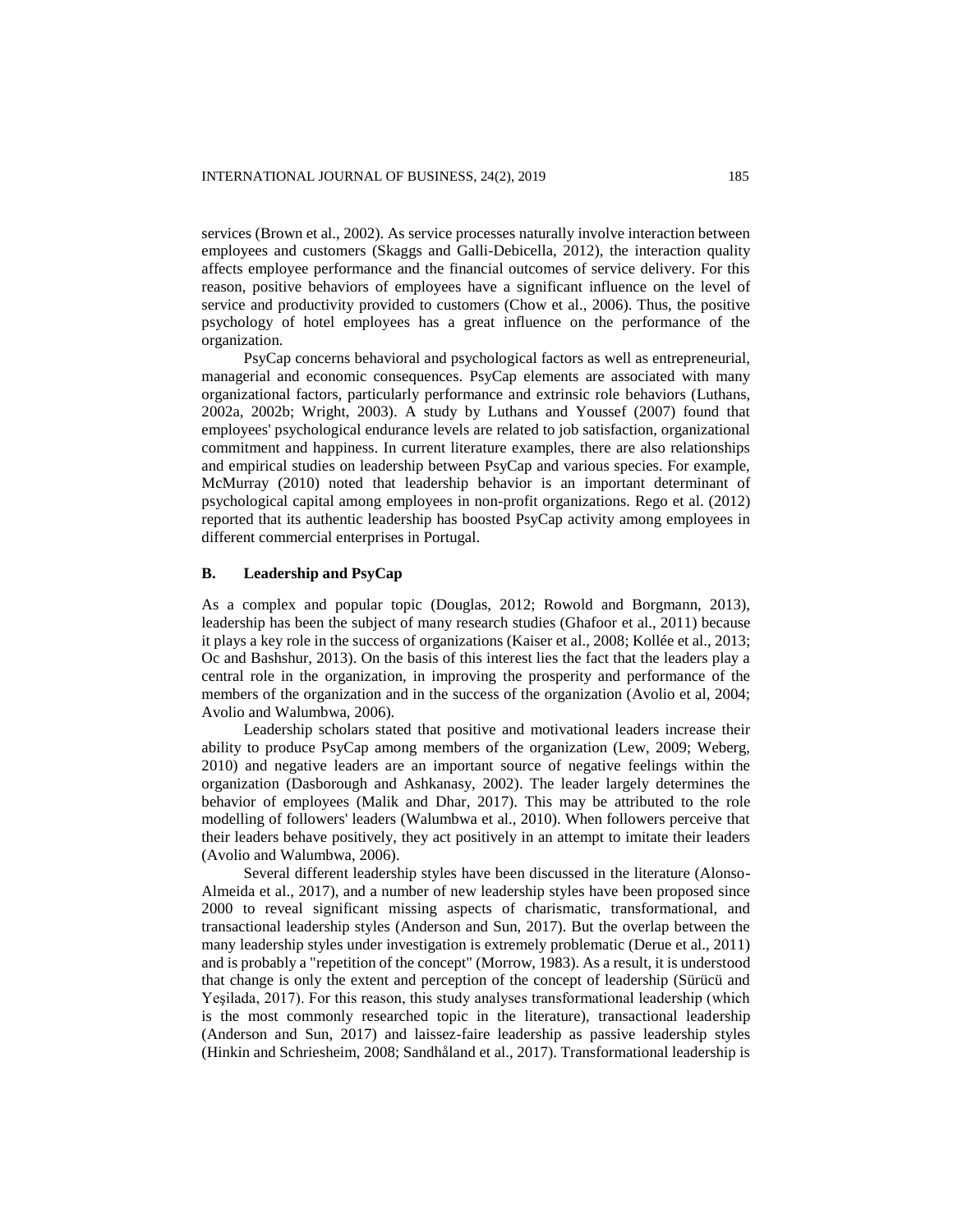one of the most influential examples of contemporary leadership theories (Judge and Bono, 2000). Meta-analysis by Wang et al. (2011) has shown that transformational leadership is both effective and widely used (Günzel-Jensen et al., 2017).

The transformational leader recognizes the tendencies, needs, and desires of subordinates through personalized attention and uses them to motivate followers (Sürücü et al., 2018; Sahin et al., 2014). The transformational leader not only increases positive results but also reduces the stress level of followers in the organization (Ghafoor et al., 2011) by reducing the influence of negative influences on employee satisfaction and performance (Gill et al., 2010). Such leaders enable employees to overcome psychological disruptions and gain the power they need to overcome future challenges (Kelloway et al., 2012).

Research has shown that the transformational leader plays an important role in improving the psychological performance of members of the organization (Ghafoor et al., 2011) and improving their well-being (Kelloway et al., 2012). This contributes to improving PsyCap (Gooty et al., 2009) and is an important precedent of psychological capital (Luthans et al., 2005). The following hypothesis has been developed to investigate in this context.

# *Hypothesis 1: Transformational leadership influences PsyCap in a significant and positive way*.

Transactional leadership is based on a changing process, contrary to transformational leadership (Günzel-Jensen et al., 2017), and is defined as the exchange of rewards and goals between employees and management (Howell and Avolio, 1993).

When members of the organization provide a sample service, they are usually rewarded with salary, promotion, appreciation, etc., while in other cases they are generally criticized or penalized (Walumbwa et al., 2010). Transactional leaders, on the other hand, help their followers determine what needs to be done to achieve their desired goals (McMurray et al., 2010). In this process, they intensively supervise the members of the organization, identify mistakes and then take corrective actions (Birasnav, 2014).

It can be argued that when the psychological capital of the members of an organization are supervised by leaders whose PsyCap is high, both the performance of the members of the organization and the PsyCap will increase (Walumbwa et al., 2010). The following hypothesis has been developed to investigate in this context.

### *Hypothesis 2: Transactional leadership influences PsyCap in a significant and positive way*.

Laissez-faire leaders avoid assuming responsibility or making decisions; they intervene in employees' activities only when there are problems and where it is difficult to prevent them (Che et al., 2017). They lack leadership skills (Kelloway et al., 2005) and may create a negative organizational environment because they cannot provide feedback to their subordinates in their activities (Arnold et al., 2015). In this sense, such leaders affect the psychological health of members of an organization negatively (Nguyen et al., 2017). In summary, laissez-faire leadership is associated with lower security behaviors (Mullen et al., 2008), psychological distress (Skogstad et al., 2007), and employee role conflict and ambiguity (Hinkin and Schriesheim, 2008).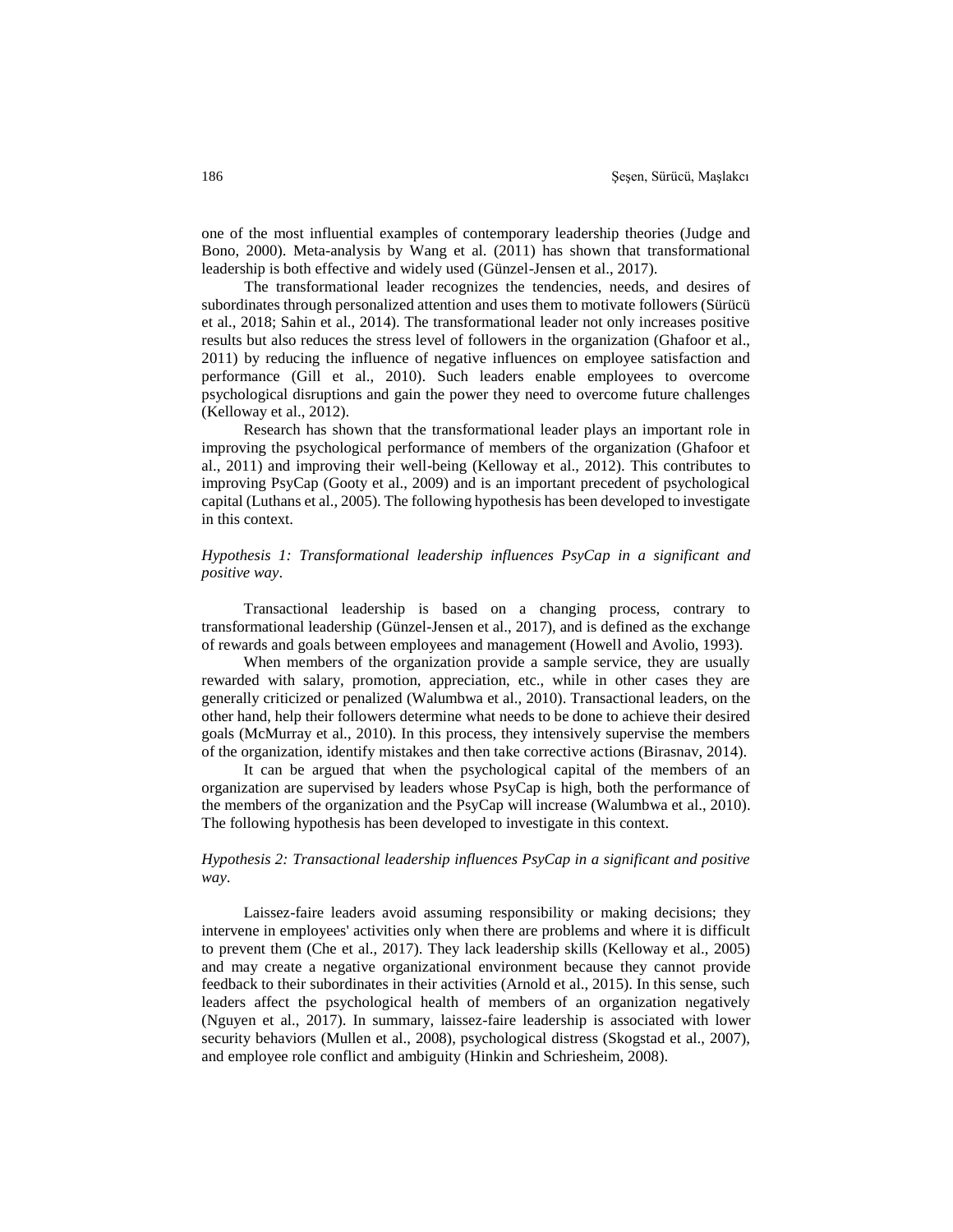Studies have shown that laissez-faire leadership has an adverse effect on employees' perceptions (Hinkin and Schriesheim, 2008), affects employees' welfare negatively (Kelloway et al., 2012), and increases employee stress (Che et al., 2017). Toor and Ofori (2008), on the other hand, found that PsyCap has a negative relationship with the laissez-faire leadership in the survey. Based on these research studies and literature, the following hypothesis has been developed.

*Hypothesis 3: Laissez-faire leadership influences PsyCap in a significant and negative way*.

### **III. METHOD**

#### **A. Data Collection and Sample**

The research was conducted at five-star hotels in Kyrenia, Rizokarpasia, and Nicosia, the three most popular (coastal) destinations in Northern Cyprus. Because time, cost, and control would be difficult to access across the whole of the research universe, stratified random sampling was used to select the sample to represent the study universe. Accordingly, the number of interviewed employees among 4,471 employees working in five-star hotels in the Northern Cyprus was expected to be 354, with a 95% confidence interval and a 5% sampling error.

In determining the sample size, the formula proposed by Barlett, Körtlik, and Higgins (2001) was utilized. The number of samples' formula is as follows:

$$
n = \frac{N * t^2 p * q}{(N-1)d^2 + t^2 * p * q} \qquad n = \frac{4471 * (1.96)^2 * 0.50 * 0.50}{(4470)(0.05)^2 + (1.96)^2 * 0.50 * 0.50} = 354
$$

where N: Universe Size; n: Sample size; p: Probability of occurrence of the examined event; q: Probability of will not occurrence of the examined event (1-P); t: Theoretical value found at a certain significance level, relative to Z table; and d: Acceptable deviation tolerance (Barlett, Kotrlik, and Higgins, 2001, p. 46)

The researchers interviewed 372 participants to avoid missing values. The distribution of the participants by region is shown in Table 1.

| Region       | Number of Employees * | Ni/N | Sampling Size |
|--------------|-----------------------|------|---------------|
| Kyrenia      | 3,416                 | 0.76 | 285           |
| Rizokarpasia | 780                   | 0.17 | 65            |
| Nicosia      | 275                   | 0.06 | 22            |
| Total        | 4,471                 |      | 372           |

**Table 1** Distribution of participants by region

\* Source: TRNC Tourism and Planning Office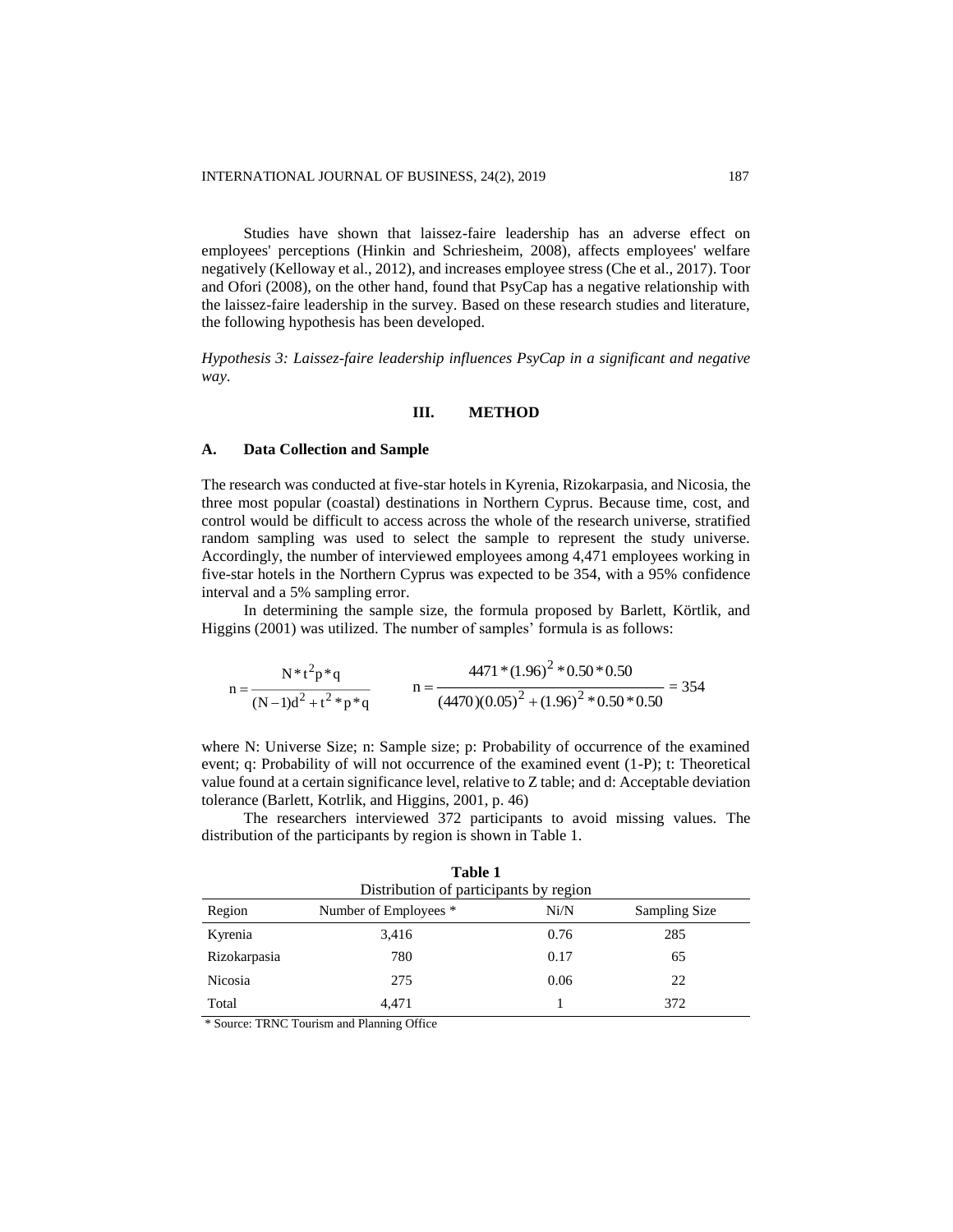In total, 34.95% of participants were female, and 65.05% were male. Regarding the age of the participants, 25% were 25 years and below, 32% were between 26 and 30 years, 16.9% were between 31 and 35 years, and 26.2% were 36 years and over. Regarding education level, 33.3% were in high school, 14.2% were undergraduates, and 22.6% were postgraduates. Regarding the nationality, 17.2% of the participants were Cypriots, 66.7% were Turkish citizens, and 16.1% were citizens of other countries. Regarding positions within the hotels, 21.5% of the participants were in the position of manager and 78.5% were non-managerial staff. Details of the sample characteristics are shown in Table 2

| Tadie 2                           |                            |               |                |  |  |  |  |
|-----------------------------------|----------------------------|---------------|----------------|--|--|--|--|
| Characteristics of the sample     |                            |               |                |  |  |  |  |
| Characteristics of<br>Respondents | Content                    | Frequency (n) | Percentage (%) |  |  |  |  |
| <b>Sex</b>                        | Female                     | 130           | 34.95          |  |  |  |  |
|                                   | Male                       | 242           | 65.05          |  |  |  |  |
|                                   | 25 and below               | 93            | 25.00          |  |  |  |  |
|                                   | Between 26–30              | 119           | 31.98          |  |  |  |  |
| Age Group                         | Between 31-35              | 63            | 16.92          |  |  |  |  |
|                                   | 36 and above               | 97            | 26.20          |  |  |  |  |
|                                   | Secondary school and below | 111           | 29.83          |  |  |  |  |
| Education                         | High school                | 124           | 33.33          |  |  |  |  |
|                                   | Undergraduate              | 53            | 14.24          |  |  |  |  |
|                                   | Postgraduate Degree        | 84            | 22.6           |  |  |  |  |
|                                   | Cyprus                     | 64            | 17.2           |  |  |  |  |
| Nationality                       | Turkish (R. T.)            | 248           | 66.7           |  |  |  |  |
|                                   | Others                     | 60            | 16.1           |  |  |  |  |
| Position                          | Manager                    | 80            | 21.5           |  |  |  |  |
|                                   | Non-managerial staff       | 292           | 78.5           |  |  |  |  |

 $T = 1122$ 

### **B. Measures**

First, the face (or content) validity, which is the most basic validity type, is provided by asking the opinion of experts regarding the questionnaire (Zikmund, 1997). In this study, the experts included hotel managers and academics from Cyprus. The experts reviewed the survey and provided feedback for greater clarity and alignment with the building dimensions. Their feedback led to changing, removing, or combining several items. The second stage of the preliminary survey includes the sampling of the questionnaire, i.e., distribution to those in the tourism sector.

After the first 100 questionnaires were collected, the researchers performed factor analysis and scale reliability. Because the first results were meaningful and there were no worrying comments from the participants, they continued to apply the questionnaires. An informative email was sent to question the hotel management's willingness to participate in the survey. Upon formal authorization from hotel managers, expert interviewers conducted face-to-face surveys. During the completion of the questionnaires (10–15 minutes), the interviewers were present to answer questions or concerns.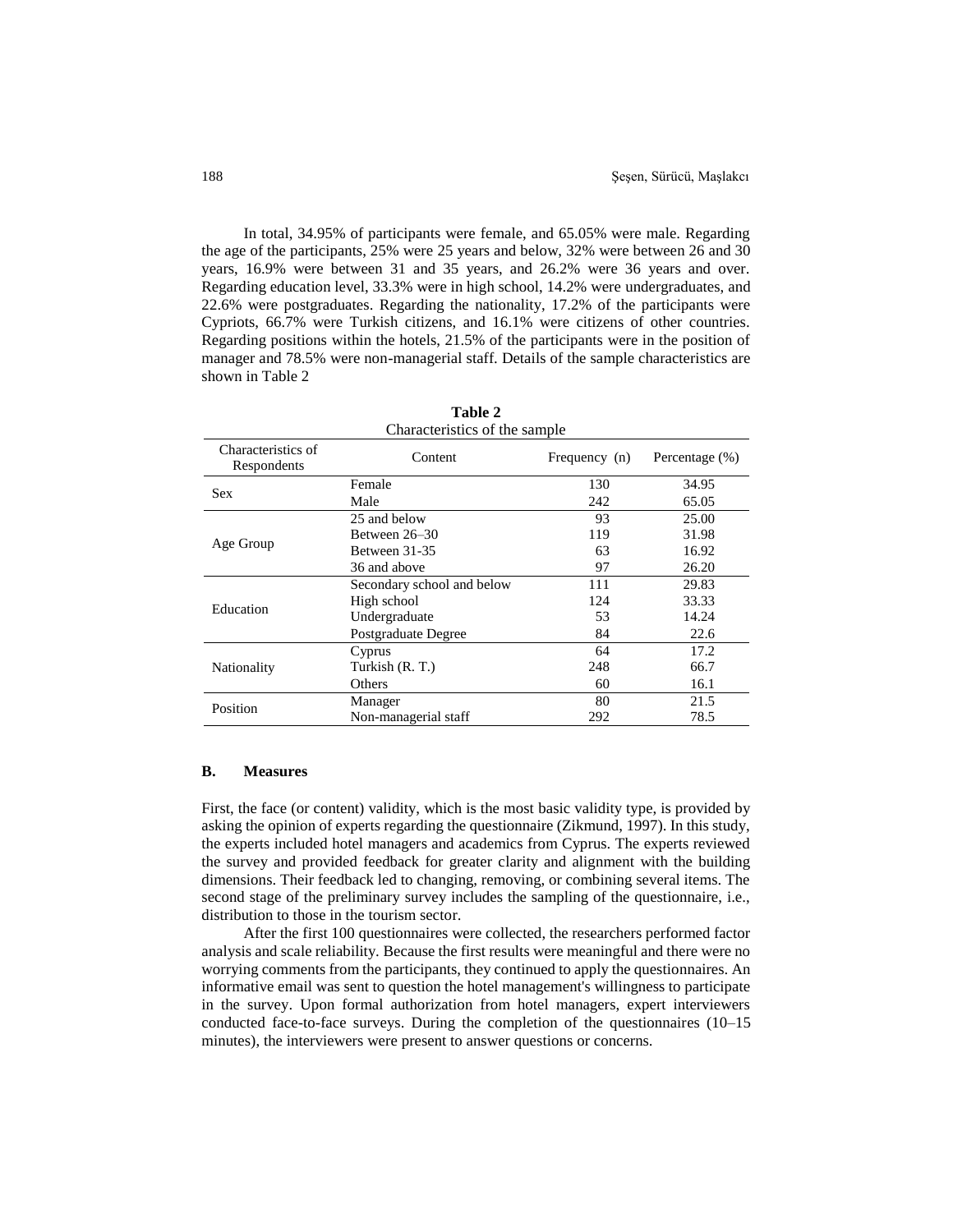As a data collection tool, the questionnaires consisted of three parts: introductory characteristics, psychological capital scale, and leadership scale. The Psychological Capital Scale developed by Luthans et al. (2007) and was used as the Turkish adaptation developed by Çetin and Basım (2012). In the context of the validity-reliability study conducted by Çetin and Basım (2012), the values of goodness of fit based on the confirmatory factor analysis that the scale consists of four sub-dimensions were found appropriate (optimism, psychological endurance, hope, self-efficacy). Moreover, Cronbach's alpha value was found to be 0.89 according to the internal consistency test conducted within the reliability study of the scale. All measurement items used a 5-point Likert scale. Sample questions included "I feel confident in representing my work area in meetings with management", "When I have a setback at work, I have trouble recovering from it, moving on (R)", and "I always look on the bright side of things regarding my job". The calculated Cronbach's alpha value of the general scale was 0.93.

The leadership styles scale "Multifactor Leaderboard Questionnaire MLQ", developed as a three sub-dimensional (transformational, transactional and laissez-faire) by Avio and Bass (1995), was used as the Turkish adaptation developed by Cemaloğlu (2007). All measurement items used a 5-point Likert scale. Sample questions included "The leader/manager asks the employees for their ideas when deciding, but he gives the final decision himself", "The leader/manager creates a family environment in the workplace", and "The leader/manager is late to make the decision".

The validity of the scales was confirmed by confirmatory factor analysis, and the reliability was tested by calculating Cronbach's alpha coefficients. The results show that the scales were suitable for use. The Cronbach's alpha coefficients of the variables used in the study are shown in parentheses in Table 3.

| Mean, standard deviation, reliability and correlations |      |           |           |           |                                      |           |           |           |        |
|--------------------------------------------------------|------|-----------|-----------|-----------|--------------------------------------|-----------|-----------|-----------|--------|
| Variables                                              | Mean | <b>SD</b> | 1         | 2         | 3                                    | 4         | 5         | 6         | 7      |
| 1. Transformational<br>leadership                      | 3.72 | 0.90      | (0.87)    |           |                                      |           |           |           |        |
| 2. Transactional<br>leadership                         | 3.34 | 0.85      | $0.67***$ | (0.86)    |                                      |           |           |           |        |
| 3.Laissez-faire<br>leadership                          | 2.72 | 0.99      | $-0.10^*$ | $0.27***$ | (0.81)                               |           |           |           |        |
| 4. Optimism                                            | 4.82 | 0.85      | $0.30**$  | $0.19***$ | $-0.06$                              | (0.88)    |           |           |        |
| 5.Psychological<br>endurance                           | 5.00 | 0.80      | $0.32***$ |           | $0.19^{**}$ $-0.14^{**}$ $0.62^{**}$ |           | (0.89)    |           |        |
| 6. Hope                                                | 4.99 | 0.80      | $0.43***$ |           | $0.24***$ $-0.20**$                  | $0.66***$ | $0.76***$ | (0.87)    |        |
| 7. Self- sufficiency                                   | 5.04 | 0.84      | $0.40**$  | $0.21***$ | $-0.15***$ 0.57 <sup>**</sup>        |           | 0.75      | $0.72***$ | (0.91) |

**Table 3**

Note: Cronbach's Alpha coefficients are given in parentheses diagonal.

 $p<0.10$  \*\*  $p<0.05$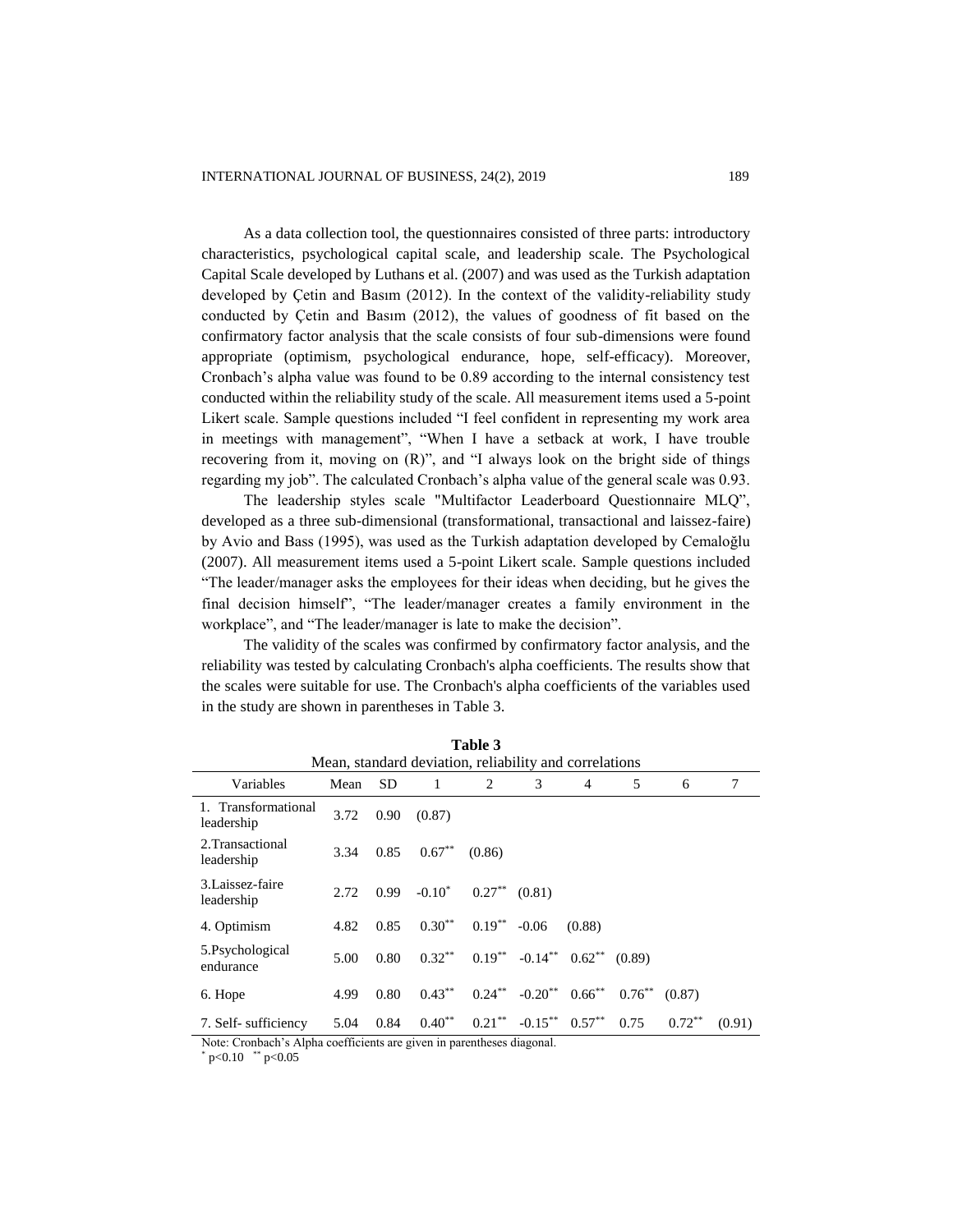#### **IV. FINDINGS**

In the study, the Pearson correlation coefficient was calculated using IBM SPSS 23 to determine the direction and strength of the correlation between the independent variable (leadership styles) and the dependent variable (PsyCap). The result of the analysis is shown in Table 3.

The Cronbach's alpha values of the subscales used in the research are 0.81 and above. The correlation results indicate there is a significant relationship between dependent and independent variables. In the analysis of the correlation, it is seen that the transformational and transactional leaderships have a positive relationship with all the sub-dimensions of PsyCap and a negative leadership relationship with the laissez-faire leadership. Regression analysis was applied to determine the effect of leadership styles on PsyCap. Demographic variables (sex, age, education) are controlled and regression analysis results are shown in Table 4.

| Regression results             |             |                            |             |               |  |
|--------------------------------|-------------|----------------------------|-------------|---------------|--|
| Variables                      | Optimism    | Psychological<br>Endurance |             | Self-Efficacy |  |
| <b>Sex</b>                     | $-0.144$    | $-0.135***$                | $-0.088*$   | $-0.054$      |  |
| Age                            | 0.050       | 0.077                      | 0.040       | 0.046         |  |
| Education                      | $-0.172**$  | $-0.100*$                  | $-0.097*$   | $-0.042$      |  |
| Transformational<br>leadership | $0.260***$  | $0.264***$                 | $0.376***$  | $0.409***$    |  |
| Transactional leadership       | 0.023       | 0.038                      | 0.031       | $-0.041$      |  |
| Laissez-faire leadership       | $-0.046$    | $-0.115***$                | $-0.176***$ | $-0.097**$    |  |
| $\boldsymbol{F}$               | $11.427***$ | $11.556***$                | 18.839***   | $13.762***$   |  |
| $R^2$                          | 0.15        | 0.16                       | 0.23        | 0.18          |  |

**Table 4**

Note: The entries in the table are standardized  $\beta s$ .  $\sqrt[*]{p}$  p<0.00<sup> $\rightarrow$ \*\*</sup> p<0.001

Examination of Table 3 shows transformational leadership ( $\beta$  = .260, *p* <.001), psychological endurance ( $\beta$  = .264,  $p$  <.001), hope ( $\beta$  = .376,  $p$  <.001), and self-efficacy ( $\beta$  = .409, *p* <.001). Laissez-faire leadership was; It is seen that there is a significant and negative effect on psychological endurance  $(\beta = -.115, p < 0.05)$ , hope  $(\beta = -.176, p < 0.01)$ , and self-efficacy ( $\beta$  = -0.097, *p* <.05). Apart from these findings, it has been found that transactional leadership has no effect on PsyCap. It can be said that the leadership style that influences PsyCap most in this case is transformational leadership. The obtained findings support H1 and H3, while H2 was rejected

#### **V. DISCUSSION AND CONCLUSION**

Leaders are sources of information about which behaviors the organizational members will follow because they have a higher status and power than their followers (Walumbwa et al., 2010). Leaders who are aware of how their PsyCap, or generally the level of positivity, can achieve success by affecting their followers' psychological states and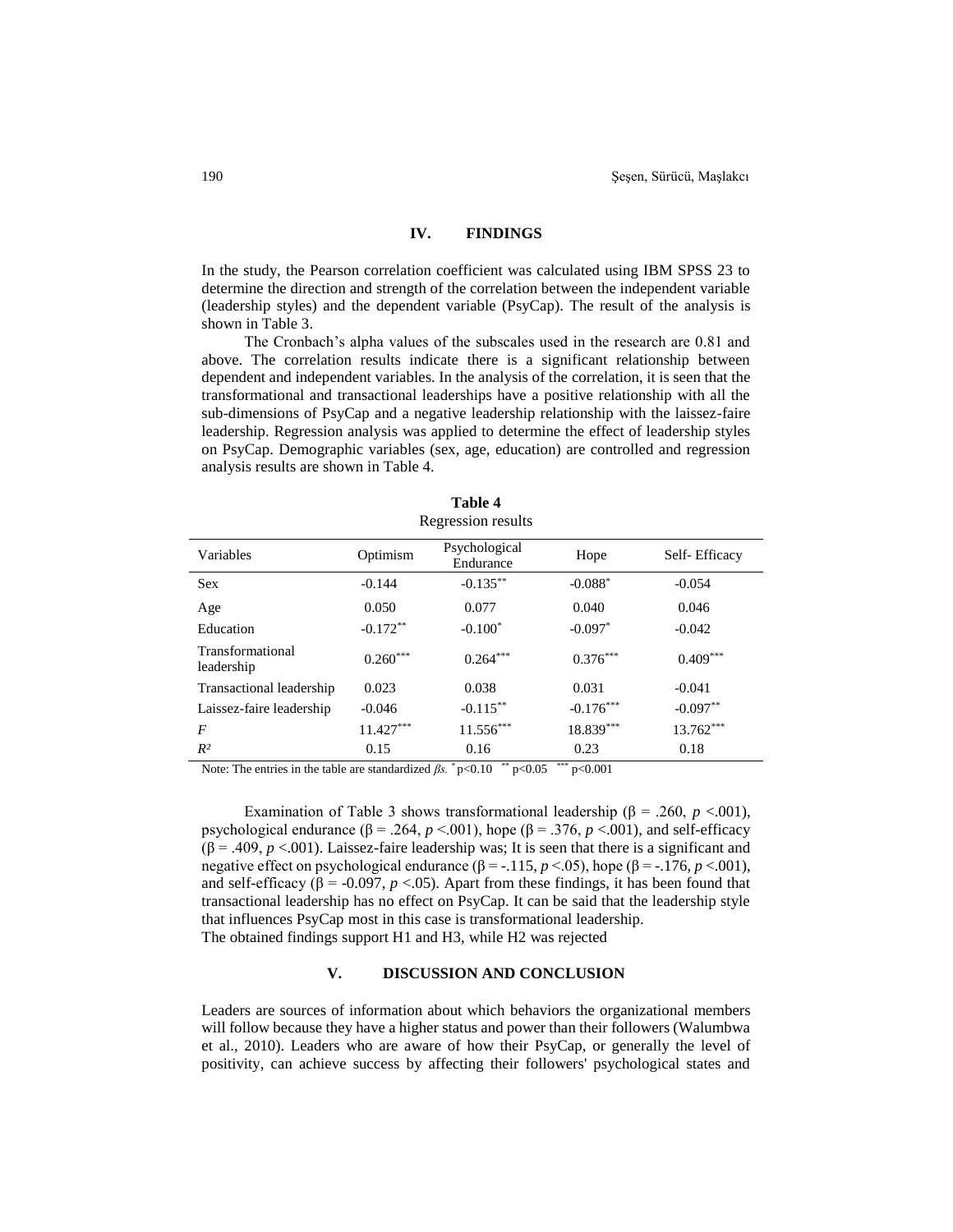behaviors. They may identify appropriate leadership styles and behaviors to enhance their organization's performance.

In fact, this finding is an expected result because the motivational tendency of transformational leadership is integrated with the motivational tendency of PsyCap. Perceiving a leader as a transformational leader ensures that the organizational members have a positive sense of the future on the basis of motivated endeavor and determination, and that they have the power to overcome the challenges they may face in the future. The findings obtained emphasize that transformational leadership behaviors can create favorable conditions for the development of PsyCap. This is one of the main contributions of the current research. From a practical viewpoint, this finding suggests that a transformational leader is important in directing the workforce to positive psychological resources.

The laissez-faire leadership, which lacks leadership qualities, negatively affects the PsyCap. This finding is paralleled by the study of Toor and Ofori (2008). Avoidance of responsibility, avoidance of decision-making, and lack of feedback to subordinates constitute the basis for a negative psychological impact on followers. This environment creates ambiguity and role conflict between the organizational members (Hinkin and Schriesheim, 2008). As a result, the psychological well-being of organizational members deteriorates (Kelloway et al., 2012) over time and results in less confidence in the leader (Mullen et al., 2011). Negative impact on the PsyCap of the laissez-faire leadership is expected in light of the negative effects on the organization.

Another result in the study is that the transactional leader has no effect on PsyCap. In transactional leadership, based on the change process between leader and follower, the leader intensively supervises the organizational members for the accomplishment of their duties. Personnel who are seen as unsuccessful in these checks and inspections are generally criticized or penalized. This situation is contrary to the nature of positive psychology, which focuses not on what is wrong with people but on what is right and how to develop it (Linley et al., 2006; Luthans et al., 2006).

Therefore, it is clear that in organizations where transactional leadership is strong, the PsyCap will not be strong, especially if the results are evaluated in terms of hotel management.

## **VI. LIMITATIONS**

Besides the findings, there are some limitations in the study. The most important limitation is that data are collected from a single source. Therefore, it must be taken into consideration when evaluating the findings. Therefore, collecting data from many sources in future research will increase the generalizability of the findings. The tourism sector may vary according to country and regional differences. For this reason, studies on the tourism sector in future periods can be conducted in different countries and regions and the comparison can provide new findings. Finally, future studies can include which characteristics of the transformational leader influence PsyCap. In this sense, in-depth research (e.g., qualitative or mixed method) will be useful to determine which features of the transformational leadership affect PsyCap.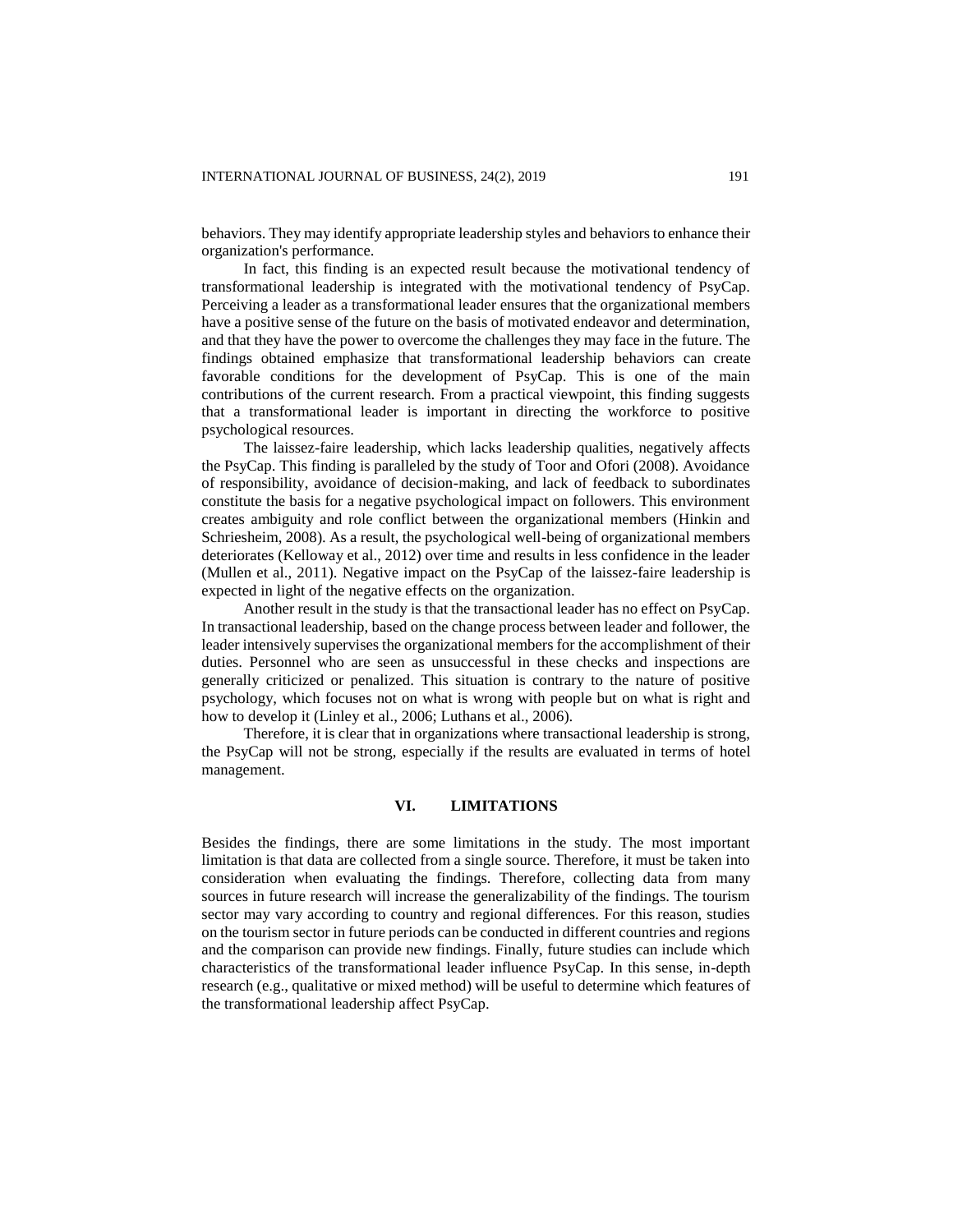#### **APPENDIX-A**

- 1. I feel confident analyzing a long-term problem to find a solution.
- 2. I feel confident in representing my work area in meetings with management.
- 3. I feel confident contributing to discussions about the company's strategy.
- 4. I feel confident helping to set targets/goals in my work area.
- 5. I feel confident contacting people outside the company (e.g., suppliers, customers) to discuss problems.
- 6. I feel confident presenting information to a group of colleagues.
- 7. If I should find myself in a jam at work, I could think of many ways to get out of it.
- 8. At the present time, I am energetically pursuing my work goals.
- 9. There are lots of ways around any problem.
- 10.He/She has a clearly defined vision that overlaps with organizational goals and inspires all employees to achieve these goals.
- 11.When I perform well, he/she gives me positive feedback.
- 12.He/She sets an example for employees with their attitudes.
- 13.He/She avoid interfering with occasions when self-conscious is needed.
- 14.The expectation of leadership scale is that he/she believes that the employees will perform the best.
- 15.He/She personally reward me for my extraordinary success.
- 16.He/She deals with the personal and career development of the employees and guides them.
- 17.He/She encourages employees to produce creative ideas.
- 18.He/She ignores good performance mostly.
- 19.He/She is late in making a decision.
- 20.He/She encourage employees to become team members in the direction of common goals.
- 21.He/She appreciates me if my work is perfect.
- 22.He/She does not go into action until the chords are chronic.
- 23.He/She praise me when i over perform
- 24.In situations where needed support, he/she is reluctant to provide that support.

#### **REFERENCES**

- Alonso-Almeida, M.D., J. Perramon, and L. Bagur-Femenias, 2017, "Leadership Styles and Corporate Social Responsibility Management: Analysis From a Gender Perspective," *Business Ethics: A European Review,* 26(2), 147-161.
- Anderson, M.H., and P.Y. Sun, 2017, "Reviewing Leadership Styles: Overlaps and The Need for a New 'Full Range theory," *International Journal of Management Reviews,*  19(1), 76-96.
- Arnold, K.A., C.E. Connelly, M.M. Walsh, and K.A. Martin Ginis, 2015, "Leadership Styles, Emotion Regulation, and Burnout," *Journal of Occupational Health Psychology,* 20(4), 481-490.
- Avey, J., F. Luthans, and T. Wernsing, 2008, "Can Positive Employees Help Positive Organizational Change? Impact of psychological Capital and Emotions on Relevant Attitudes and Behaviors," *The Journal of Applied Behavioral Science,* 44(1), 48-70.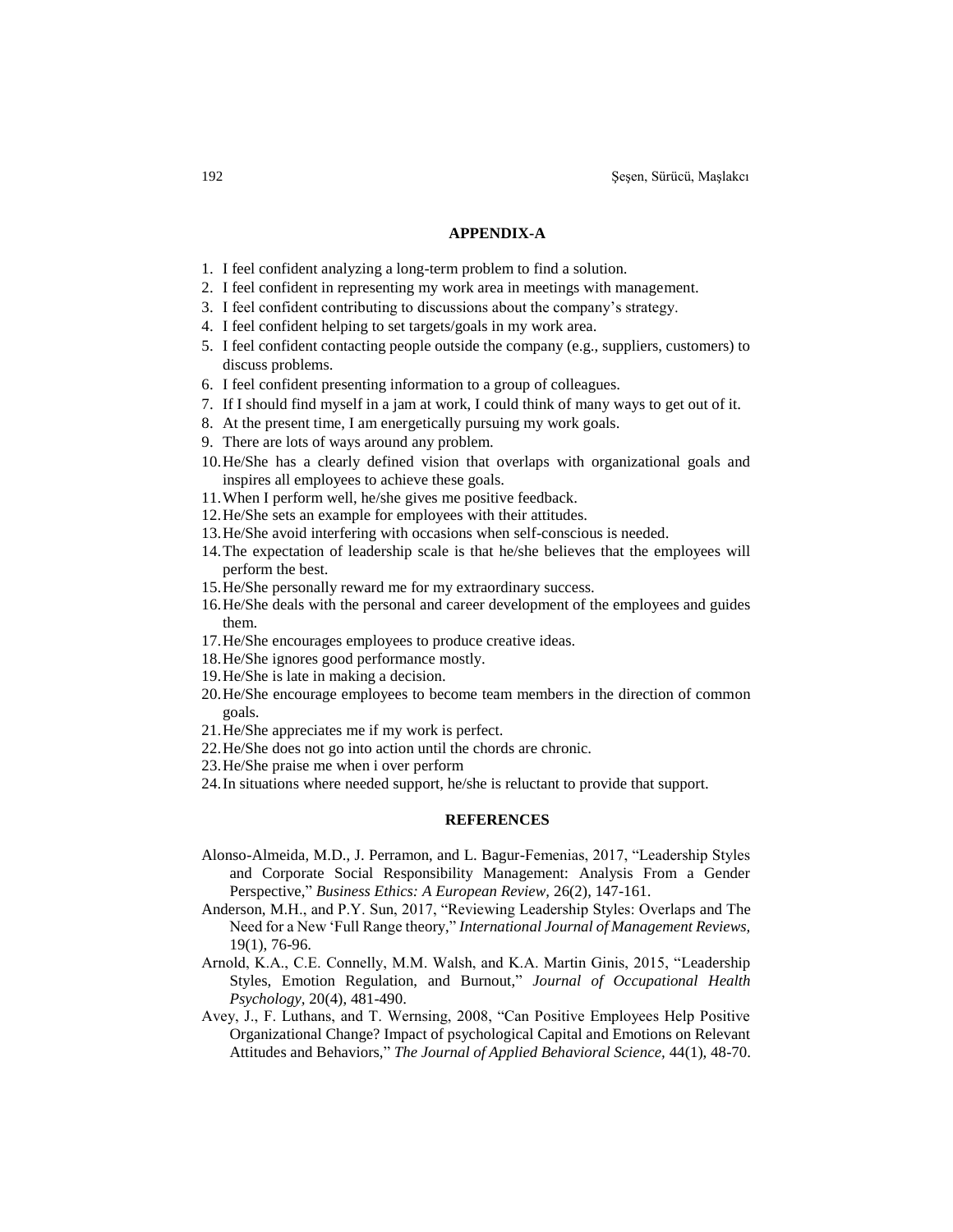- Avey, J.B., 2014, "The Left Side of Psychological Capital: New Evidence on The Antecedents of PPS," *Journal of Leadership and Organizational Studies,* 21(2), 141- 149.
- Avey, J.B., R. J. Reichard, F. Luthans, and K.H. Mhatre, 2011, "Meta Analysis of the Impact of Positive Psychological Capital on Employee Attitudes, Behaviors, and Performance," *Human Resource Development Quarterly,* 22(2), 127-152.
- Avolio, B.J., and B.M. Bass, 1995, "Individual Consideration Viewed at Multiple Levels of Analysis: A Multi-Level Framework for Examining The Diffusion of Transformational Leadership," *The Leadership Quarterly,* 6(2), 199-218.
- Avolio, B.J., and F.O. Walumbwa, 2006, "Authentic Leadership: Moving HR Leaders to a Higher Level," *In Research in Personnel and Human Resources Management* (pp. 273-304). Emerald Group Publishing Limited.
- Avolio, B., L. Gardner, F. Walumbwa, F. Luthans, and D. May, 2004, "Unlocking The Mask: A Look at The Process by Which Authentic Leaders Impact Follower Attitudes and Behaviors," *The Leadership Quarterly,* 15(6), 801-823.
- Bakker, A.B., and W.B. Schaufeli, 2008, "Positive Organizational Behavior: Engaged Employees in Flourishing Organizations," *Journal of Organizational Behavior*, 29(2), 147-154.
- Baumruk, R., 2004, "The Missing Link: The Role of Employee Engagement in Business Success," 48-52.
- Barlett, J.E., J.W. Kotrlik, and C.C. Higgins, 2001, Organizational research: Determining Appropriate Sample Size in Survey Research. *Information technology, Learning, and Performance Journal*, 19(1), 43.
- Birasnav, M., 2014, "Knowledge Management and Organizational Performance in The Service Industry: The Role of Transformational Leadership Beyond The Effects of Transactional Leadership," *Journal of Business Research,* 67(8), 1622-1629.
- Bono, J.E., and R. Ilies, 2006, "Charisma, Positive Emotions and Mood Contagion," *The Leadership Quarterly,* 17(4), 317-334.
- Brown, J.R., and C.T. Ragsdale, 2002, "The Competitive Market Efficiency of Hotel Brands: An Application of Data Envelopment Analysis," *Journal of Hospitality and Tourism Research,* 26(4), 332-360.
- Che, X.X., Z.E. Zhou, S.R. Kessler, and P.E. Spector, 2017, "Stressors Beget Stressors: The Effect of Passive Leadership on Employee Health through Workload and Work– Family Conflict," *Work and Stress*, 31(4), 338-354.
- Chi, C.G., and D. Gursoy, 2009, "Employee Satisfaction, Customer Satisfaction, and Financial Performance: An Empirical Examination," *International Journal of Hospitality Management,* 28(2), 245-253.
- Chow, I.H.S., T.W.C. Lo, Z. Sha, and J. Hong, 2006, "The Impact of Developmental Experience, Empowerment, and Organizational Support on Catering Service Staff Performance," *International Journal of Hospitality Management,* 25(3), 478-495.
- Clapp-Smith, R., G.R. Vogelgesang, and J.B. Avey, 2009, "Authentic leadership and Positive Psychological Capital: The Mediating Role of Trust at The Group Level Of Analysis," *Journal of Leadership and Organizational Studies,* 15(3), 227-240.
- Cemaloğlu, N., 2007, "Okul Yöneticilerinin Liderlik Stillerinin Örgüt Sağlığı Üzerindeki Etkisi", *Türkiye Sosyal Araştırmalar Dergisi,* 11 (2), 165-194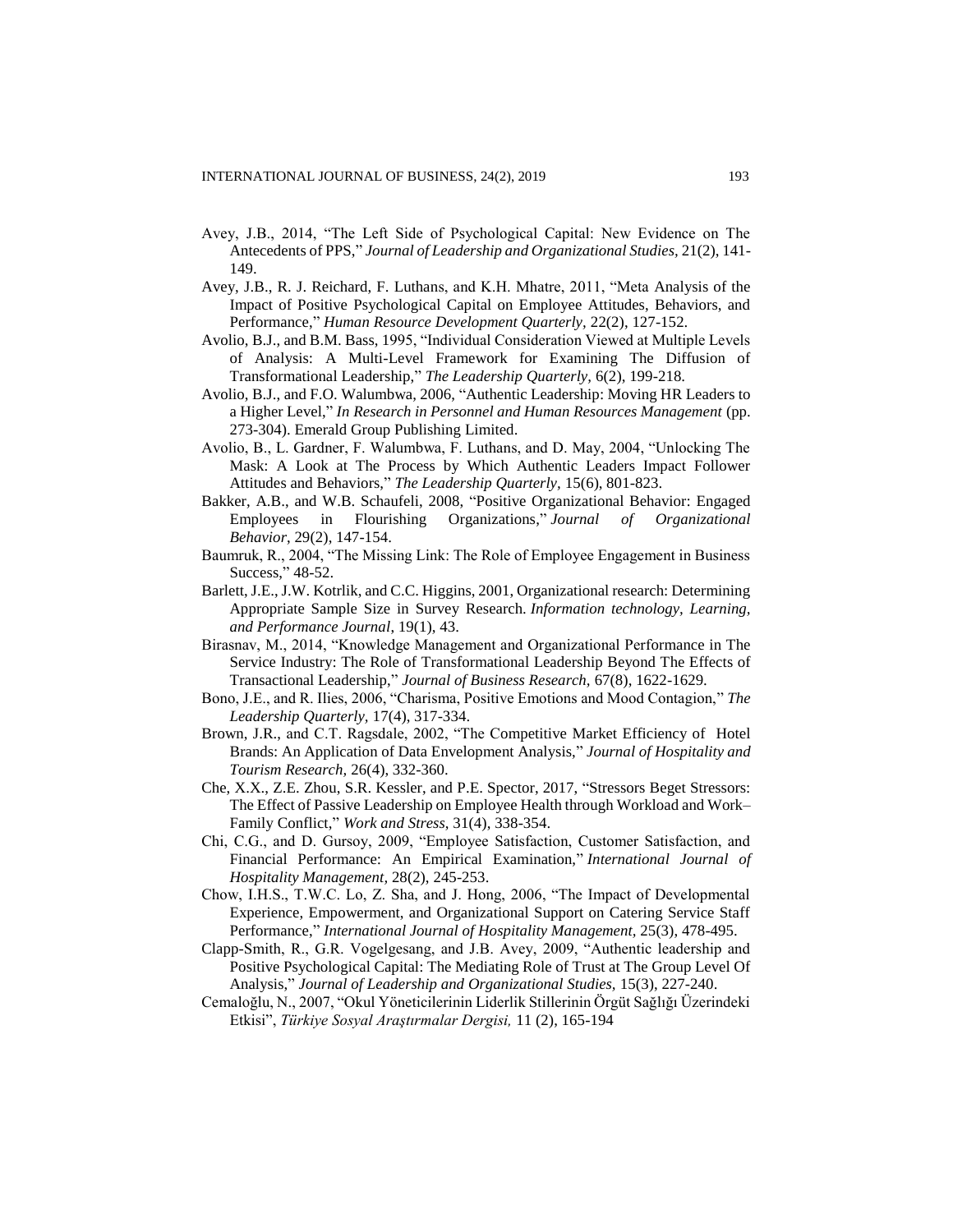- Dasborough, M.T., and N.M. Ashkanasy, 2002, "Emotion and Attribution of Intentionality in Leader–Member Relationships," *The Leadership Quarterly,* 13(5), 615-634.
- Dawkins, S., A. Martin, J. Scott, and K. Sanderson, 2015, "Advancing Conceptualization and Measurement af Psychological Capital as a Collective Construct," *Human Relations,* 68(6), 925-949.
- Den Hartog, D.N., and P. Koopman, 2011, "Leadership in Organizations. Handbook of Industrial," Work and Organizational Psychology, 2. Sage Publications.
- Derue, D.S., J.D. Nahrgang, N.E. Wellman, and S.E. Humphrey, 2011, "Trait and Behavioral Theories of Leadership: An Integration and Meta Analytic Test of Their Relative Validity," *Personnel Psychology,* 64(1), 7-52.
- Douglas, C., 2012, "The Moderating Role of Leader and Follower Sex in Dyads on The Leadership Behavior–Leader Effectiveness Relationships," *The Leadership Quarterly,* 23(1), 163-175.
- Eid, J., K. Mearns, G. Larsson, J.C. Laberg, and B.H. Johnsen, 2012, "Leadership, Psychological Capital and Safety Research: Conceptual Issues and Future Research Questions," *Safety Science,* 50(1), 55-61.
- Friedman, T.L. (2005). The World is Flat: A Brief History of the Twenty-First Century. Macmillan.
- Fuller, J. B., C. E. Patterson, K. Hester, and D.Y. Stringer, 1996, "A Quantitative Review of Research on Charismatic Leadership," *Psychological Reports,* 78(1), 271-287.
- Gelfand, M. J., M. Erez, and Z. Aycan, 2007, "Cross-Cultural Organizational Behavior," *Annu. Rev. Psychol., 58*, 479-514.
- Ghafoor, A., T.M. Qureshi, M.A. Khan, and S.T. Hijazi, 2011, "Transformational Leadership, Employee Engagement and Performance: Mediating Effect of Psychological Ownership," *African Journal of Business Management, 5*(17), 7391.
- Gill, A., A.B. Flaschner, C. Shah, and I. Bhutani, 2010, "The Relations of Transformational Leadership and Empowerment With Employee Job Satisfaction: A Study Among Indian Restaurant Employees," *Business and Economics Journal,*  18, 1-10.
- Gooty, J., M. Gavin, P.D. Johnson, M.L. Frazier, and D.B. Snow, 2009, "In the Eyes of The Beholder: Transformational Leadership, Positive Psychological Capital, and Performance," *Journal of Leadership and Organizational Studies, 15*(4), 353-367.
- Günzel-Jensen, F., J.R. Hansen, M.L. Jakobsen, and J. Wulff, 2017, "A Two-Pronged Approach? Combined Leadership Styles and Innovative Behavior," *International Journal of Public Administration*, 1-14.
- Gyu Park, J., J. Sik Kim, S.W. Yoon, and B.K. Joo, 2017, "The Effects of Empowering Leadership on Psychological Well-Being and Job Engagement: The Mediating Role of Psychological Capital," *Leadership and Organization Development Journal, 38*(3), 350-367.
- Heled, E., A. Somech, and L. Waters, 2016, "Psychological Capital as a Team Phenomenon: Mediating The Relationship Between Learning Climate and Outcomes at The Individual and Team Levels," *The Journal of Positive Psychology,* 11(3), 303-314.
- Hinkin, T.R., and C.A. Schriesheim, 2008, "An Examination of" Nonleadership": From Laissez-Faire Leadership to Leader Reward Omission and Punishment Omission," *Journal of Applied Psychology,* 93(6), 1234.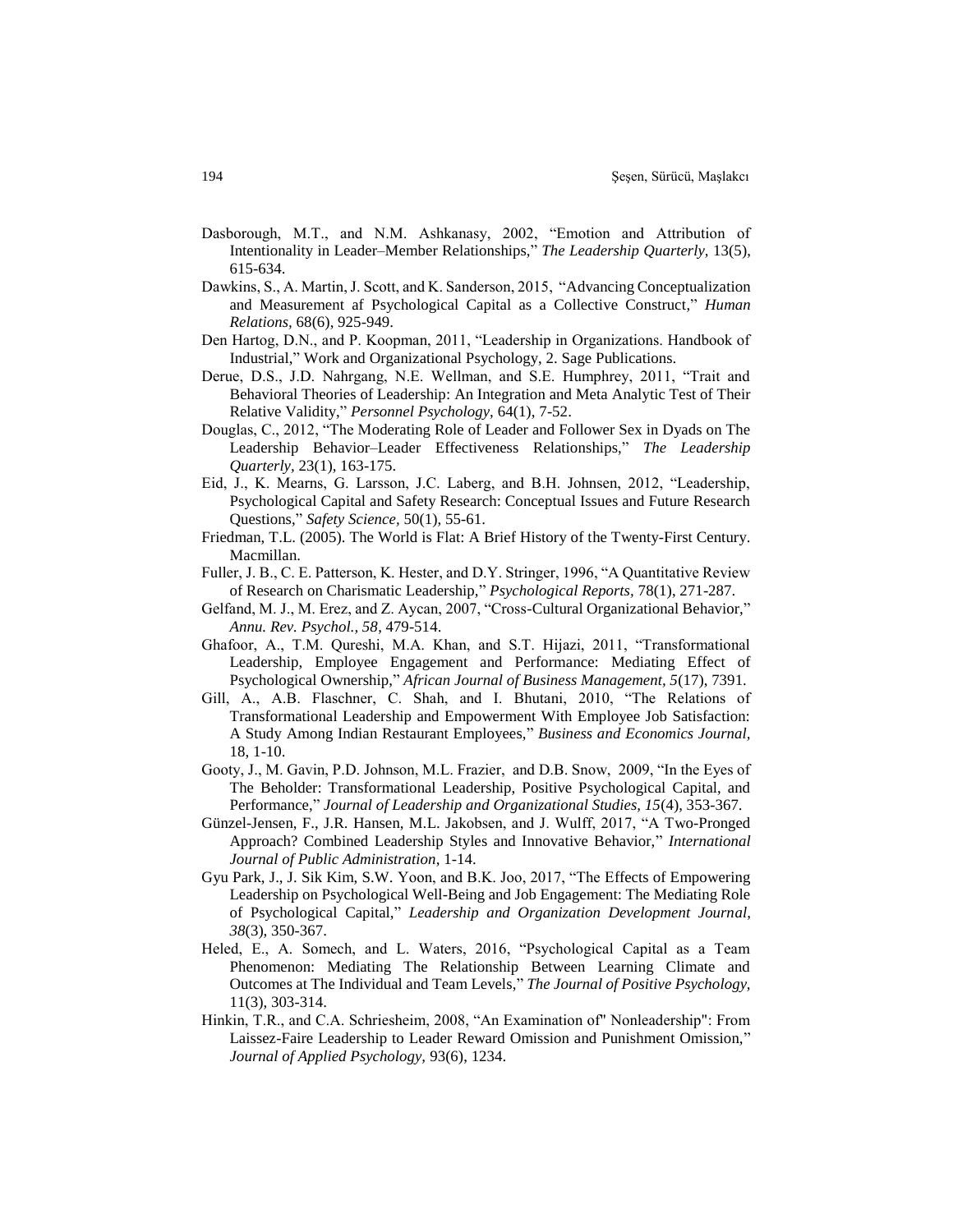- House, R.J., and R.N. Aditya, 1997, "The Social Scientific Study of Leadership: Quo Vadis?," *Journal of Management,* 23(3), 409-473.
- Howell,J.M., and B.J. Avolio, 1993, "Transformational Leadership, Transactional Leadership, Locus of Control, and Support for Innovation: Key Predictors of Consolidated-Business-Unit Performance," *Journal of Applied Psychology, 78*(6), 891.
- Joo, B.K., D.H. Lim, and S. Kim, 2016, "Enhancing Work Engagement: The Roles of Psychological Capital, Authentic Leadership, and Work Empowerment," *Leadership and Organization Development Journal, 37*, 1117-1134.
- Judge, T.A., and J. E. Bono, 2000, "Five-Factor Model of Personality and Transformational Leadership," *Journal of Applied Psychology, 85*(5), 751.
- Jung, H.S., and H.H. Yoon, 2015, "The Impact of Employees' Positive Psychological Capital on Job Satisfaction and Organizational Citizenship Behaviors in The Hotel," *International Journal of Contemporary Hospitality Management,* 27(6), 1135-1156.
- Kaiser, R.B., R. Hogan, and S.B.Craig, 2008, "Leadership and the Fate of Organizations," *American Psychologist,* 63(2), 96.
- Kelloway, E.K., N. Sivanathan, L. Francis, and J. Barling, 2005, "Poor Leadership," *Handbook of work stress*, 89-112.
- Kelloway, E. K., N. Turner, J. Barling, and C. Loughlin, 2012, "Transformational Leadership and Employee Psychological Well-Being: The Mediating Role of Employee Trust in Leadership," *Work and Stress,* 26(1), 39-55.
- Kollée, J.A., S.R. Giessner, and D. Van Knippenberg, 2013, "Leader Evaluations After Performance Feedback: The Role of Follower Mood," *The Leadership Quarterly,*  24(1), 203-214.
- Lew, T., 2009, "The Relationships Between Perceived Organizational Support, Felt Obligation, Affective Organizational Commitment and Turnover Intention of Academics Working with Private Higher Educational Institutions in Malaysia," *European Journal of Social Sciences*, 9(1), 72-87.
- Linley, A., J. Stephen, S. Harrington, and A.M. Wood, 2006, "Positive Psychology: Past, Present and (Possible) Future," *The Journal of Positive Psychology,* 1(1), 3–16.
- Luthans, F.,2002a, "The Need for and Meaning of Positive Organizational Behavior," *Journal of Organizational Behavior,* 23*,* 695–706.
- Luthans, F., 2002b, "Positive Organizational Behavior: Developing and Managing Psychological Strengths," *Academy of Management Executive,* 16, 57–72.
- Luthans, F., and C.M. Youssef, 2004, "Human, Social, and Now Positive Psychological Capital Management: Investing in People for Competitive Advantage," Organizational Dynamics, 33(2), 143-160.
- Luthans, F., J.B. Avey, B.J. Avolio, S. Norman, and G.M. Combs, 2006, "Psychological Capital Development: Toward a Micro Intervention," *Journal of Organizational Behavior,* 27(3), 387-393.
- Luthans, F., B.J. Avolio, F.O. Walumbwa, and W. Li, 2005, "The Psychological Capital of Chinese Workers: Exploring The Relationship With Performance," *Management and Organization Review,* 1(2), 249-271.
- Luthans, F., and C.M. Youssef, 2007, "Emerging Positive Organizational Behavior," *Journal of Management,* 33, 321–349.
- Luthans, F., C.M. Youssef, and B.J. Avolio, 2007, "Psychological Capital: Developing the Human Competitive Edge (p. 3). Oxford: Oxford University Press.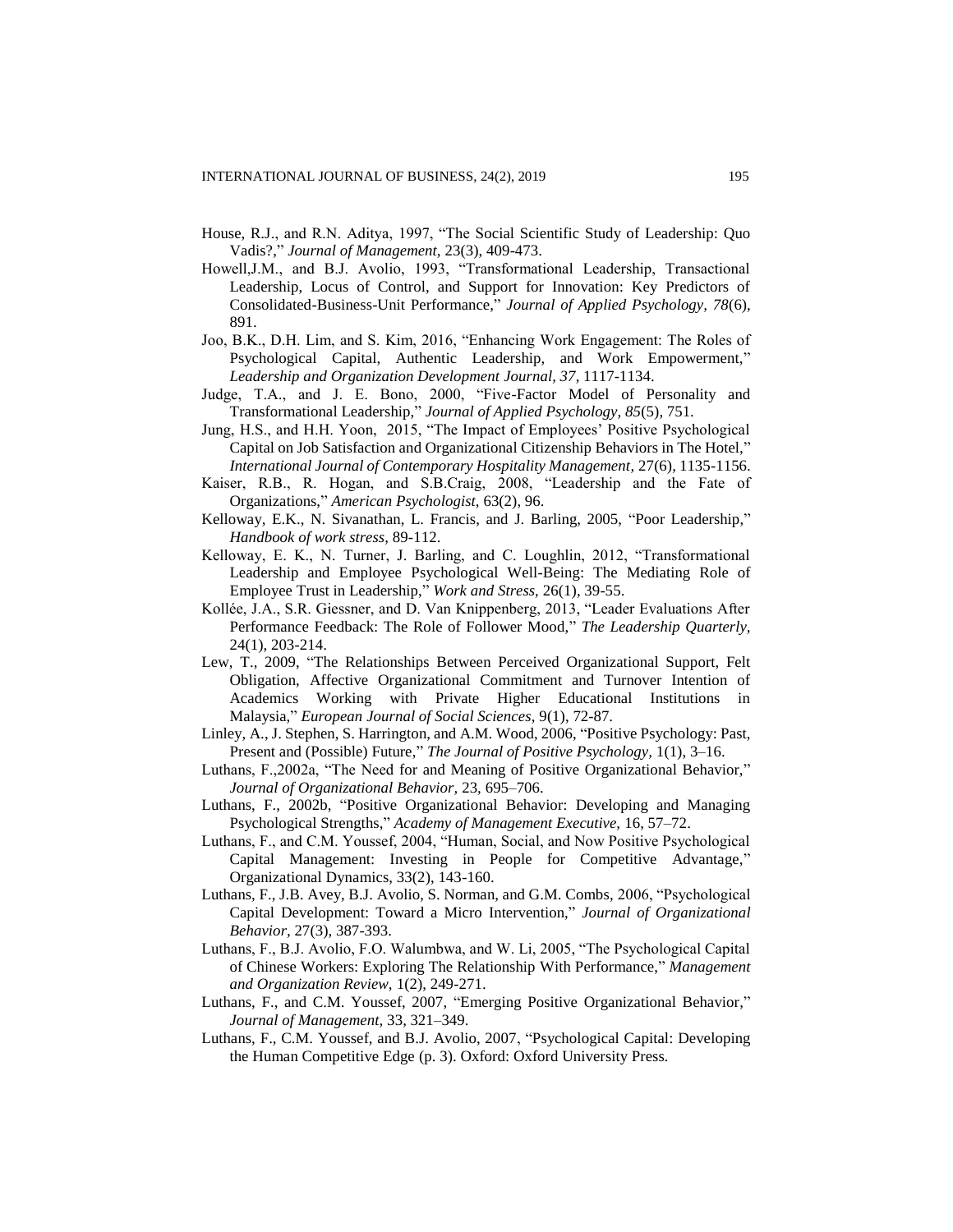- Luthans, F., C.M. Youssef, and B.J. Avolio, 2015, *Psychological Capital and Beyond*. Oxford University Press, USA.
- Luthans, F., R. Van Wyk, and F.O.Walumbwa, 2004, "Recognition and Development of Hope for South African Organizational Leaders," *Leadership and Organization Development Journal*, 25(6), 512-527.
- Malik, N., and R.L. Dhar, 2017, "Authentic Leadership and It's Impact on Extra Role Behavior of Nurses: The Mediating Role Of Psychological Capital and the Moderating Role of Autonomy," *Personnel Review,* 46(2), 277-296.
- Mcmurray, A. J., A. Pirola-Merlo, J.C.Sarros, and M. M. Islam, 2010, "Leadership, Climate, Psychological Capital, Commitment, and Wellbeing in a Non-Profit Organization," *Leadership and Organization Development Journal,* 31(5), 436-457.
- Morrow, P.C., 1983, "Concept Redundancy in Organizational Research: The Case of Work Commitment," *Academy Of Management Review,* 8(3), 486-500.
- Mullen, J., E.K. Kelloway, and M. Teed, 2011, "Inconsistent Style of Leadership as a Predictor of Safety Behavior," *Work and Stress,* 25(1), 41-54.
- Nguyen, D., S. Teo, S. Grover, and N.P. Nguyen, 2017, "Laissez-Faire Leadership Behaviors in Public Sector in Vietnam. *In the Palgrave Handbook of Leadership in Transforming Asia* (pp. 397-415). Palgrave Macmillan, London.
- Oc, B., and M.R. Bashshur, 2013, "Followership, Leadership and Social Influence," T*he Leadership Quarterly,* 24(6), 919-934.
- Onsøyen, L. E., R.J. Mykletun, and T.J. Steiro, 2009, "Silenced and Invisible: The Work Experience of Room Attendants in Norwegian Hotels," *Scandinavian Journal of Hospitality and Tourism,* 9(1), 81-102.
- Paek, S., M. Schuckert, T.T. Kim, and G. Lee, 2015, "Why is Hospitality Employees' Psychological Capital Important? The Effects of Psychological Capital on Work Engagement and Employee Morale," *International Journal of Hospitality Management,* 50, 9-26.
- Rego, A., B. Owens, S. Leal, A.I. Melo, M.P. e Cunha, L. Gonçalves, and P. Ribeiro, 2017, "How Leader Humility Helps Teams to be Humbler, Psychologically Stronger, and More Effective: a Moderated Mediation Model," *The Leadership Quarterly*, 28(5), 639-658.
- Rego, A., F. Sousa, C. Marques, and M.P. Cunha, 2012, "Authentic Leadership Promoting Employees' Psychological Capital and Creativity," *Journal of Business Research,* 65(3), 429-437.
- Rowold, J., and L. Borgmann, 2013, "Are Leadership Constructs Really Independent? ," *Leadership and Organization Development Journal,* 34(1), 20-43.
- Sahin, D.R., D. Çubuk, and T. Uslu, 2014, "The Effect of Organizational Support, Transformational Leadership, Personnel Empowerment, Work Engagement, Performance and Demographical Variables on the Factors of Psychological Capital," *Emerging Markets Journal,* 3(3), 1.
- Salehzadeh, R., and R. Salehzadeh, 2017, "Which Types of Leadership Styles Do Followers Prefer? A Decision Tree Approach," *International Journal of Educational Management*, 31(7), 865-877
- Sandhåland, H., H.A. Oltedal, S.W. Hystad, and J. Eid, 2017, "Effects of Leadership Style and Psychological Job Demands on Situation Awareness and The Willingness to Take a Risk: A Survey of Selected Offshore Vessels," *Safety Science,* 93, 178- 186.